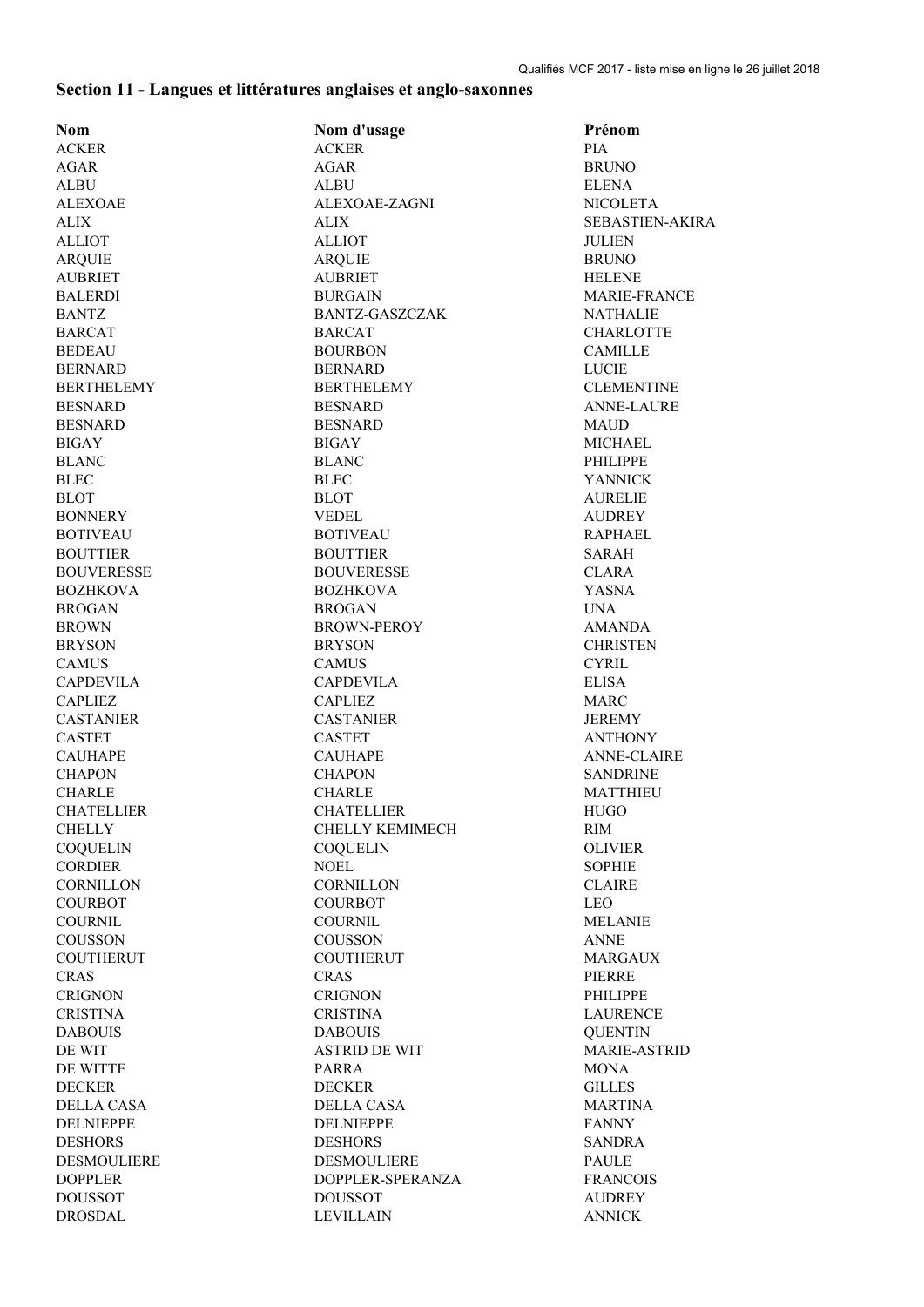DU VERGER DU VERGER JEAN DUBOIS DUBOIS LAURENCE DUMITRASCU DUMITRASCU OANA DUVIVIER-SENIS SENIS ANGELA DZANOUNI DZANOUNIBROUSSE DELABORDE LAMIA EL HANKOURI EL HANKOURI OUADIA EVOLA VEVOLA VITO EYROLLES SUCHET STEPHANIE FARWELL GRIVET GRIVET ROSE-MARIE FITZPATRICK FITZPATRICK MARK FLEMING FIONA FOR THE FORM FIONA FOLLEA FOLLEA CLEMENCE FOUBERT FOUBERT JEAN FOURNIER NOEL PATRICIA FRANCESCHI FRANCESCHI VALERIA GABEREL-PAYEN GABEREL-PAYEN SOPHIE GAILLAT GAILLAT THOMAS GALEY GALEY-GAMBIER CELIA GARSON GARSON CYRIELLE GILLET NELLY NELLY GILLET GOULD GOULD SARAH GOURDON GOURDON STEPHANIE GRAFMILLER JASON JASON HANSER HANSER GAIANE HARROIS HARROIS THIBAUD HEAVENS HEAVENS JOHN HERBRETEAU HERBRETEAU LUCIE HIBBERD HIBBERD LILLIAN HINAULT HINAULT CATHERINE HODGSON HODGSON ANDREW ROBERT IORDACHIOAIA IORDACHIOAIA GIANINA ISSAOUI ISSAOUI NAWAL JAURIBERRY JAURIBERRY THOMAS KADIU KADIU SILVIA KANDEL MAYA KANDEL MAYA KELBERT EUGENIA KELBERT EUGENIA KHALED KHALED FAZIA KHELLAF FERIAL SALE ERIAL SALE ERIAL SALE ERIAL SERIAL SERIAL SERIAL SERIAL SERIAL SERIAL SERIAL SERIAL SERIAL KHEMKHEM SAMIRA KOLB KOLB MATTHIEU KOWALCZUK KOWALCZUK BARBARA KRAWCZAK KRAWCZAK KRAWCZAK KAROLINA KROUBO DAGNINI KROUBO DAGNINI JEREMIE LACROIX LACROIX MYLENE LE CORGUILLE LE CORGUILLE FABRICE LEBLOND LEBLOND DIANE LECHAUGUETTE LECHAUGUETTE SOPHIE LEMARIE LEMARIE JEREMY LETESSIER LETESSIER ANNE-SOPHIE LORIAUX LORIAUX EMILIE LOUMANIS MARSELLOS SOPHIE MACDONALD MACDONALD SIMON MANDELBLATT MANDELBLATT BERTIE MARIN-LAMELLET MARIN-LAMELLET JEAN-LOUIS MAROLLEAU MAROLLEAU EMILIE MARSOIN MARSOIN EDOUARD MARTIN LYDIA NARTIN DIRECTED MARTIN MARTINEZ MARTINEZ LOUIS-ANTONY MASUGA MASUGA KATY MAYER HERVE MAYER HERVE MELONI MELONI DINO MILLOT AGNES MOLLE MOLLE NICOLAS

Qualifiés MCF 2017 - liste mise en ligne le 26 juillet 2018